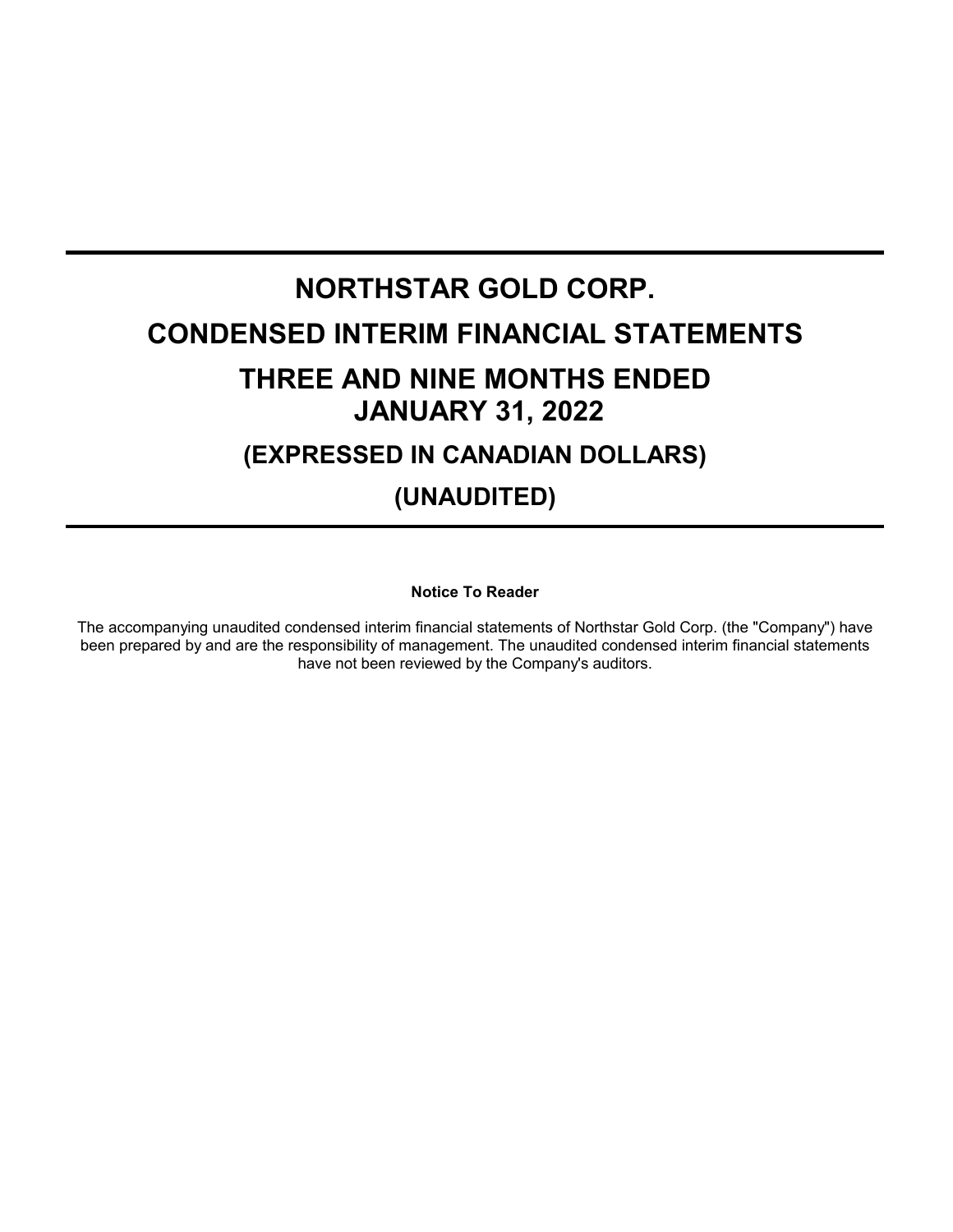**Condensed Interim Statements of Financial Position**

**(Expressed in Canadian Dollars)**

**(Unaudited)**

| As at                                                                                                                                                                                                                  | January 31,<br>2022                                    |    |                                                    |  |
|------------------------------------------------------------------------------------------------------------------------------------------------------------------------------------------------------------------------|--------------------------------------------------------|----|----------------------------------------------------|--|
| <b>ASSETS</b>                                                                                                                                                                                                          |                                                        |    |                                                    |  |
| <b>Current Assets</b><br>Cash<br>Prepaids and other assets<br>Sales tax receivable                                                                                                                                     | \$<br>787,812<br>53,986<br>160,719                     | \$ | 1,261,898<br>211,458<br>74,605                     |  |
| <b>Total Current Assets</b>                                                                                                                                                                                            | 1,002,517                                              |    | 1,547,961                                          |  |
| <b>Non-Current Assets</b><br>Property and equipment (note 4)<br>Exploration and evaluation assets (note 5)                                                                                                             | 2,776<br>4,608,903                                     |    | 3,571<br>4,445,153                                 |  |
| <b>Total Assets</b>                                                                                                                                                                                                    | \$<br>5,614,196                                        | \$ | 5,996,685                                          |  |
| <b>EQUITY AND LIABILITIES</b><br><b>Current Liabilities</b><br>Accounts payable and accrued liabilities<br>Flow-through share premium liability (note 10)<br>Shareholder advances (note 7)<br>Government loan (note 6) | \$<br>208,380<br>435,734<br>35,000<br>60,000           | \$ | 372,848<br>302,138<br>35,000<br>60,000             |  |
| <b>Total Liabilities</b>                                                                                                                                                                                               | 739,114                                                |    | 769,986                                            |  |
| <b>Equity</b><br>Share capital (note 8(b))<br>Warrant reserves (note 8(c))<br>Contributed surplus<br><b>Deficit</b>                                                                                                    | 17,705,784<br>1,031,153<br>1,314,968<br>(15, 176, 823) |    | 16, 164, 464<br>809,969<br>939,124<br>(12,740,858) |  |
| <b>Total Equity</b>                                                                                                                                                                                                    | 4,875,082                                              |    | 5,172,699                                          |  |
| <b>Total Equity and Liabilities</b>                                                                                                                                                                                    | \$<br>5,614,196                                        | \$ | 5,942,685                                          |  |

*The accompanying notes to the unaudited condensed interim financial statements are an integral part of these statements.*

**Nature of Operations** (note 1) **Going Concern** (note 2)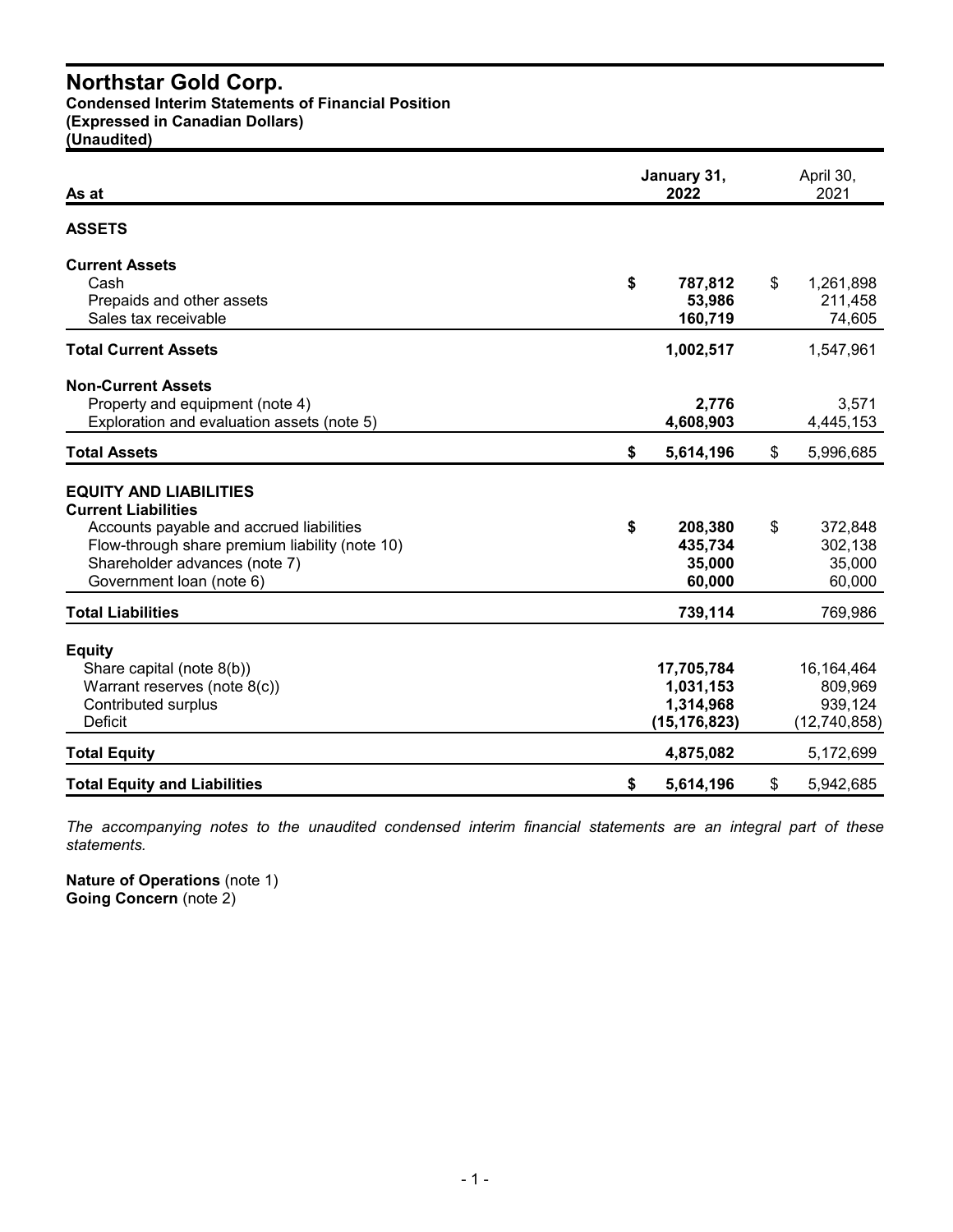**Condensed Interim Statements of Income (loss) and Comprehensive Loss**

**(Expressed in Canadian Dollars)**

**(Unaudited)**

|                                                                                           | <b>Three Months Ended</b><br>January 31, |    |            |    | <b>Nine Months Ended</b><br>January 31, |     |               |
|-------------------------------------------------------------------------------------------|------------------------------------------|----|------------|----|-----------------------------------------|-----|---------------|
|                                                                                           | 2022                                     |    | 2021       |    | 2022                                    |     | 2021          |
| <b>Expenses</b>                                                                           |                                          |    |            |    |                                         |     |               |
| \$<br>Professional fees                                                                   | 42,196                                   | \$ | 13,475     | \$ | 76,383                                  | \$  | 55,074        |
| Investor relations                                                                        | 66,680                                   |    | 61,917     |    | 222,066                                 |     | 159,417       |
| Advertising and promotion                                                                 | 11,512                                   |    | 13,130     |    | 46,468                                  |     | 40,204        |
| Salaries and related benefits                                                             | 29,734                                   |    | 29,293     |    | 89,496                                  |     | 83,522        |
| General and administration                                                                | 102,409                                  |    | 50,836     |    | 229,785                                 |     | 124,743       |
| Travel                                                                                    | 3,737                                    |    | 940        |    | 13,088                                  |     | 7,385         |
| Exploration expenses (note 11)                                                            | 604,184                                  |    | 312,856    |    | 1,502,833                               |     | 1,496,486     |
| Depreciation                                                                              | 265                                      |    | 512        |    | 795                                     |     | 1,536         |
| Stock-based compensation                                                                  | 29,377                                   |    | 13,950     |    | 112,176                                 |     | 41,840        |
| Consulting                                                                                | 47,625                                   |    | 39,000     |    | 142,875                                 |     | 117,000       |
| Income (loss) Before Other (Expense) Income                                               | (937,719)                                |    | (535, 909) |    | (2,435,965)                             |     | (2, 127, 207) |
| Net Loss and Comprehensive Loss for the Period\$                                          | (937, 719)                               | \$ | (535,909)  | S. | (2,435,965)                             | \$. | (2, 127, 207) |
| <b>Basic and Diluted Loss per Share (notes 1 and 9) \$</b>                                | (0.02)                                   | \$ | (0.01)     | \$ | (0.05)                                  | \$  | (0.05)        |
| <b>Weighted Average Number of Common</b><br><b>Shares Outstanding - basic and diluted</b> | 55,832,547                               |    | 42,532,542 |    | 52,134,893                              |     | 40,068,580    |

*The accompanying notes to the unaudited condensed interim financial statements are an integral part of these statements.*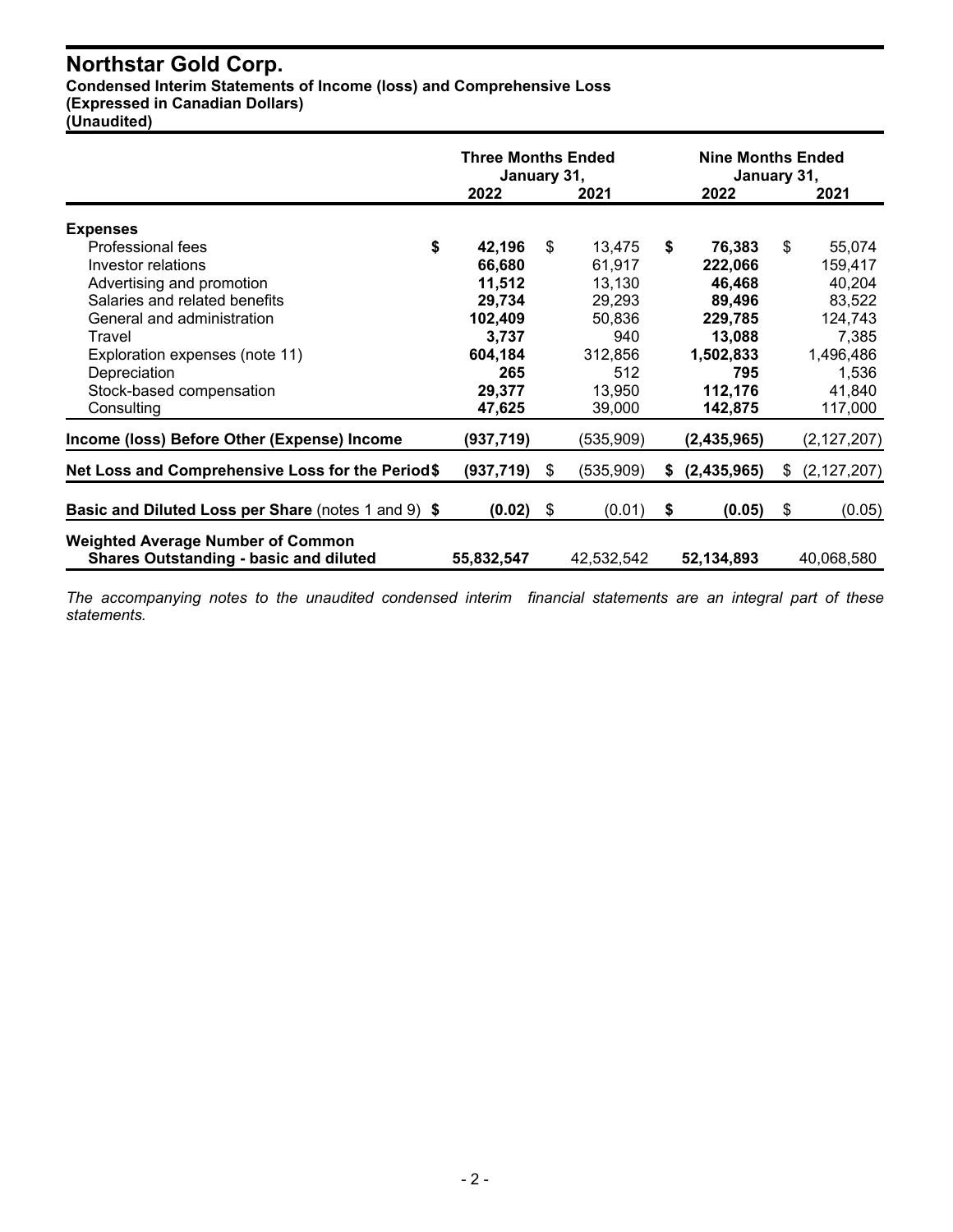#### **Condensed Interim Statements of Cash Flows (Expressed in Canadian Dollars) (Unaudited)**

**For the Nine Months Ended January 31, 2022** 2021 **Operating Activities** Net loss for the period **\$ (2,435,965)** \$ (2,127,207) Adjustments for: Depreciation **795** 1,536 Stock-based compensation **112,176** 41,840 Changes in non-cash working capital items: Prepaid expenses and other assets **157,472** 219,166 Sales tax receivable **(86,114)** (242,970) Amounts payable and other liabilities **(164,469)** (184,782) **Net Cash Used In Operating Activities (2,416,105)** (2,292,417) **Investing Activities** Funds held in trust **-** 502,843 Acquisition of exploration and evaluation assets **(75,000)** (10,000) **Net Cash Provided by (Used In) Investing Activities (75,000)** 492,843 **Financing Activities** Shares issued on exercise of warrants **7,100** 19,240 Shares issued on private placements, net **2,009,919** 2,301,084 Promissory note payable **-** 244,787 **Net Cash Provided by Financing Activities 2,017,019** 2,565,111 **Net Change in Cash for the Period (474,086)** 765,537 **Cash, Beginning of Period 1,261,898** 905,377 **Cash, End of Period \$ 787,812** \$ 1,670,914

*The accompanying notes to the unaudited condensed interim financial statements are an integral part of these statements.*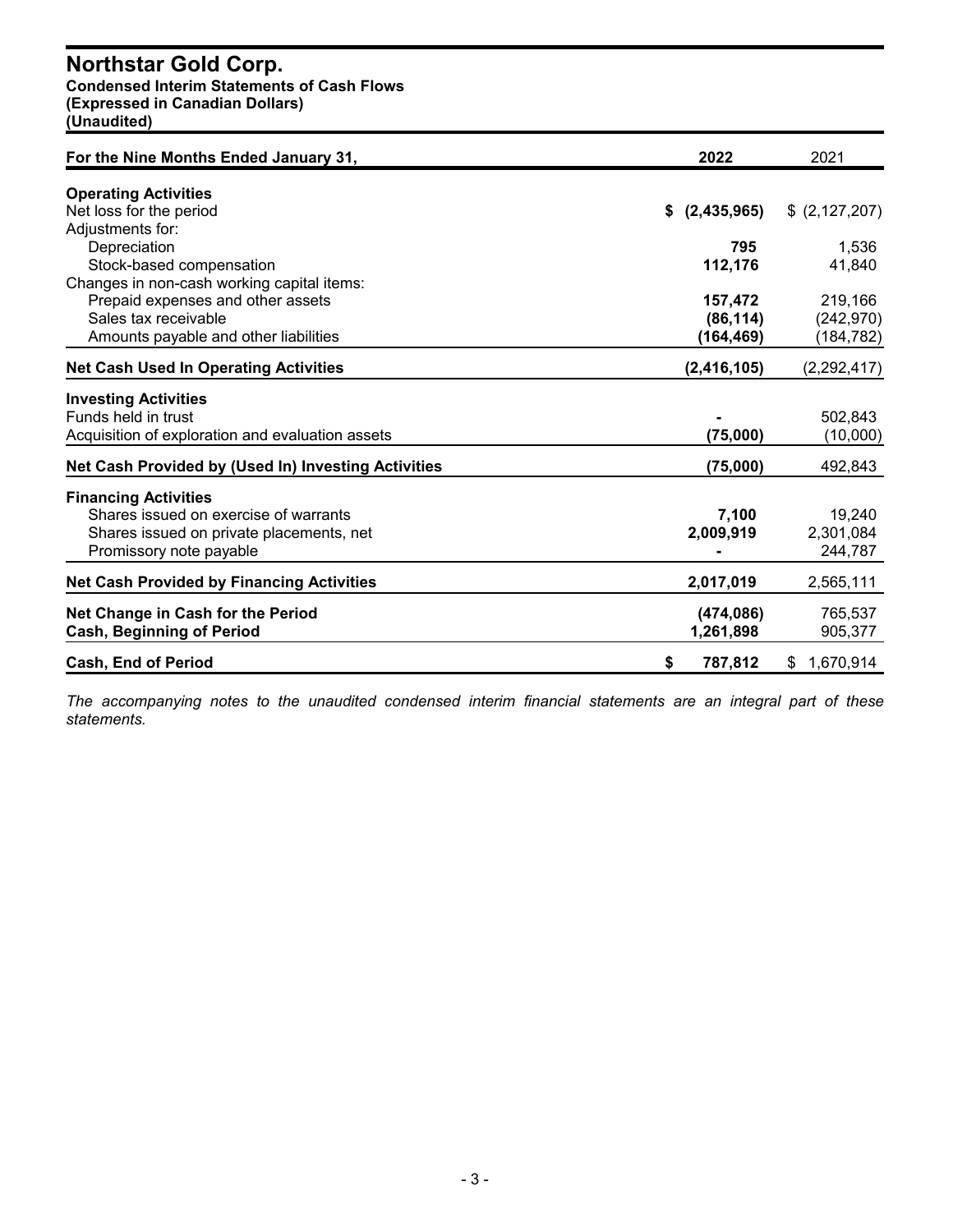**Condensed Interim Statements of Changes in Equity (Expressed in Canadian Dollars) (Unaudited)**

|                                          | Common<br><b>Shares</b> | <b>Amount</b> |      | <b>Contributed</b><br><b>Surplus</b> |      | <b>Warrants</b><br><b>Reserve</b> |    | <b>Share and Units</b><br>to be Issued | <b>Deficit</b>                       | Total         |
|------------------------------------------|-------------------------|---------------|------|--------------------------------------|------|-----------------------------------|----|----------------------------------------|--------------------------------------|---------------|
| Balance, April 30, 2020                  | 38,787,971              | \$14,521,400  | - \$ | 560,609                              | - \$ | 605,708 \$                        |    |                                        | $(9,733,747)$ \$<br>\$               | 5,953,970     |
| Private placement, net of issuance costs | 8,453,750               | 2,244,017     |      |                                      |      |                                   |    | 57,068                                 |                                      | 2,301,085     |
| <b>Issuance of warrants</b>              |                         | (444, 761)    |      |                                      |      | 444,761                           |    |                                        |                                      |               |
| Issuance of broker warrants              |                         | (98, 280)     |      |                                      |      | 98,280                            |    |                                        |                                      |               |
| Exercise of broker warrants              | 64,132                  | 30,984        |      |                                      |      | (11, 744)                         |    |                                        |                                      | 19,240        |
| <b>Expiration of warrants</b>            |                         |               |      | 144,855                              |      | (144, 855)                        |    |                                        |                                      |               |
| Flow-through share premium               |                         | (302, 138)    |      |                                      |      |                                   |    |                                        |                                      | (302, 138)    |
| Stock-based compensation                 |                         |               |      | 41,840                               |      |                                   |    |                                        |                                      | 41,840        |
| Shares issued for exploration and        |                         |               |      |                                      |      |                                   |    |                                        |                                      |               |
| evaluation assets                        | 50,000                  | 13,500        |      |                                      |      |                                   |    |                                        |                                      | 13,500        |
| Net loss for the period                  |                         |               |      |                                      |      |                                   |    |                                        | (2, 127, 207)                        | (2, 127, 207) |
| Balance, January 31, 2021                | 47,355,853              | \$15,964,722  | S    | 747,304 \$                           |      | 992,150                           | S. | 57,068                                 | \$ (11,860,954) \$                   | 5,900,290     |
|                                          |                         |               |      |                                      |      |                                   |    |                                        |                                      |               |
| Balance, April 30, 2021                  | 48,477,853              | \$16,164,464  | S.   | 993,124                              | -SG  | 809,969                           |    |                                        | $$(12,740,858)$ $$(12,740,858)$ \$   | 5,226,699     |
| Private placements net of issuance costs | 7,891,512               | 2,009,919     |      |                                      |      |                                   |    |                                        |                                      | 2,009,919     |
| Warrants issued                          |                         | (371, 913)    |      |                                      |      | 371,913                           |    |                                        |                                      |               |
| <b>Broker warrants issued</b>            |                         | (63, 766)     |      |                                      |      | 63,766                            |    |                                        |                                      |               |
| <b>Expiration of warrants</b>            |                         |               |      | 209,668                              |      | (209, 668)                        |    |                                        |                                      |               |
| Shares issued for exploration and        |                         |               |      |                                      |      |                                   |    |                                        |                                      |               |
| evaluation assets                        | 250,000                 | 88,750        |      |                                      |      |                                   |    |                                        |                                      | 88,750        |
| Flow-through share premium               |                         | (133, 597)    |      |                                      |      |                                   |    |                                        |                                      | (133, 597)    |
| Exercise of broker warrants              | 28,400                  | 11,927        |      |                                      |      | (4,827)                           |    |                                        |                                      | 7,100         |
| Stock-based compensation                 |                         |               |      | 112,176                              |      |                                   |    |                                        |                                      | 112,176       |
| Net loss for the period                  |                         |               |      |                                      |      |                                   |    | (2,435,965)                            | (2,435,965)                          | (2,435,965)   |
| Balance, January 31, 2022                | 56,647,765              | \$17,705,784  | S.   | 1,314,968                            | - \$ | 1,031,153                         |    |                                        | \$(15, 176, 823) \$(15, 176, 823) \$ | 4,875,082     |

*The accompanying notes to the unaudited condensed interim financial statements are an integral part of these statements.*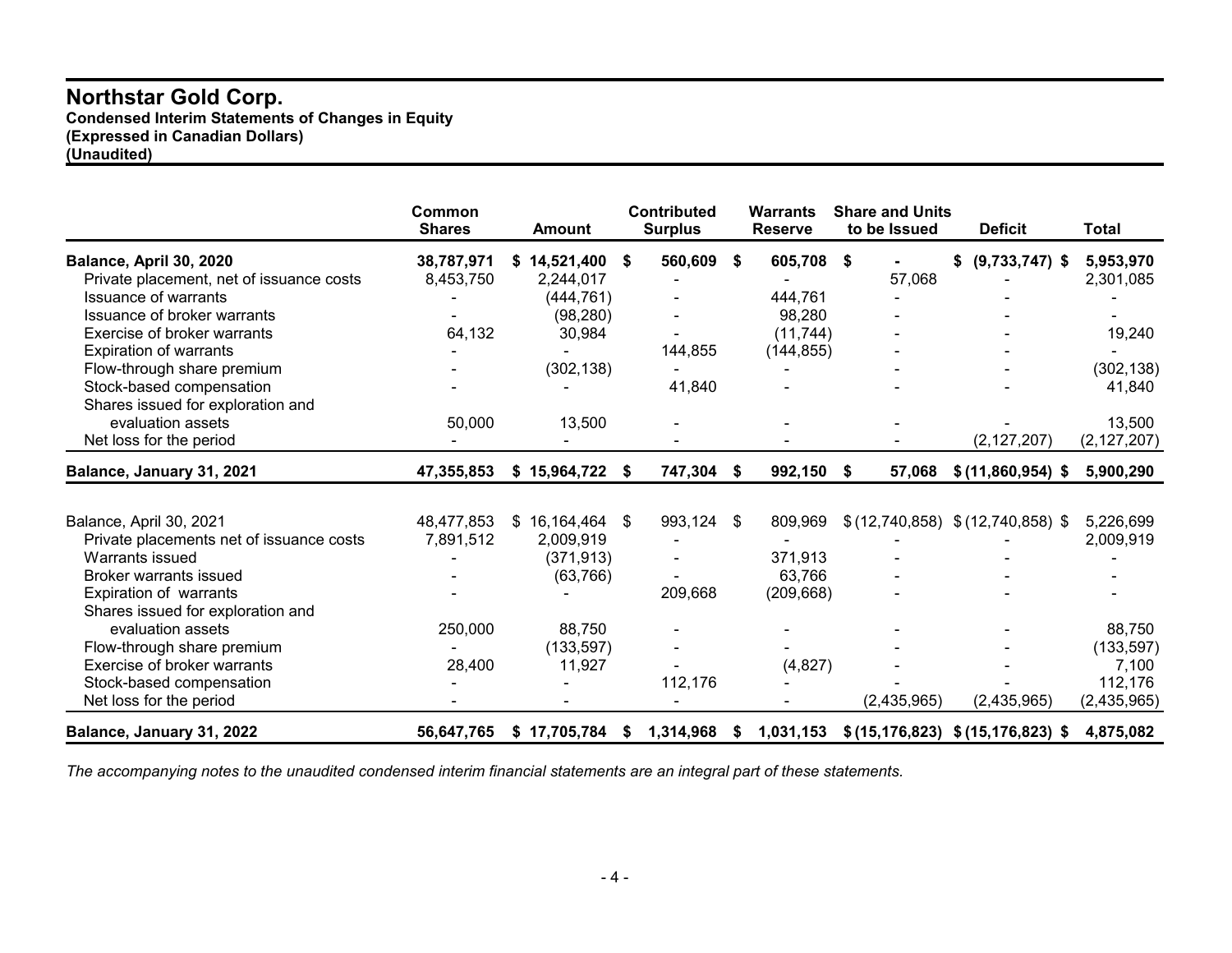#### **1. Nature of Business**

Northstar Gold Corp. (the "Company") was incorporated on May 20, 2008 under the laws of Ontario, Canada and is an exploration stage junior mining company. The Company's registered office is located at 17 Wellington Street, New Liskeard, Ontario, Canada.

The Company is engaged in the identification, evaluation and exploration of mineral properties in Ontario, Canada. The Company has not yet determined whether any of its properties contain mineral resources that are economically recoverable. The recoverability of any amounts recorded for mineral exploration properties is dependent upon the discovery of economically recoverable resources, the ability of the Company to obtain necessary financing to complete the development of these resources and upon attaining future profitable production from the properties or sufficient proceeds from disposition of the properties.

These condensed interim financial statements were authorized for issuance by the Board of Directors of the Company on March 24, 2022.

#### **2. Going Concern**

As at January 31, 2022, the Company had not yet commenced production and had accumulated losses of \$15,176,823 (April 30, 2021 - \$12,740,858). During the nine months ended January 31, 2022, the Company incurred a loss of \$2,435,965 (Nine months ended January 31, 2021 - \$2,127,207) The ability of the Company to recover the costs it has incurred to date on the exploration and evaluation assets is dependent upon the Company being able to identify a commercial ore body, to finance its exploration and development costs and to resolve any environmental, regulatory, and other constraints which may hinder the successful development of the assets. The Company's ability to continue as a going concern is dependent on its ability to obtain adequate financing on reasonable terms from lenders, shareholders and other investors and/or to commence profitable operations in the future. Although the Company has been successful in raising funds in the past, there is no assurance that it will be able to obtain adequate financing in which case the Company may be unable to meet its obligations. The directors, after reviewing the current cash position and having considered the Company's ability to raise funds in the short term, adopt the going concern basis in preparing its financial statements which assumes the Company will be able to realize and discharge its liabilities in the normal course of business. The aforementioned factors indicate the existence of a material uncertainty which may cast significant doubt about the Company's ability to continue as a going concern.

The accompanying condensed interim financial statements do not include any adjustments relating to the recoverability of assets and to the reclassification of asset and liability amounts that might be necessary should the Company be unable to continue its operations. Such adjustments could be material.

#### **3. Basis of Preparation**

These unaudited condensed interim financial statements have been prepared in accordance with International Accounting Standard 34 - "Interim Financial Reporting" ("IAS 34") using accounting policies consistent with International Financial Reporting Standards ("IFRS") as issued by the International Accounting Standards Board ("IASB"). Accordingly, certain disclosures included in annual financial statements prepared in accordance with IFRS have been condensed or omitted and these unaudited condensed interim financial statements should be read in conjunction with the Company's audited financial statements for the year ended April 30, 2021.

The accounting policies applied in preparation of these unaudited condensed interim financial statements are consistent with those applied and disclosed in the Company's financial statements for the year ended April 30, 2021.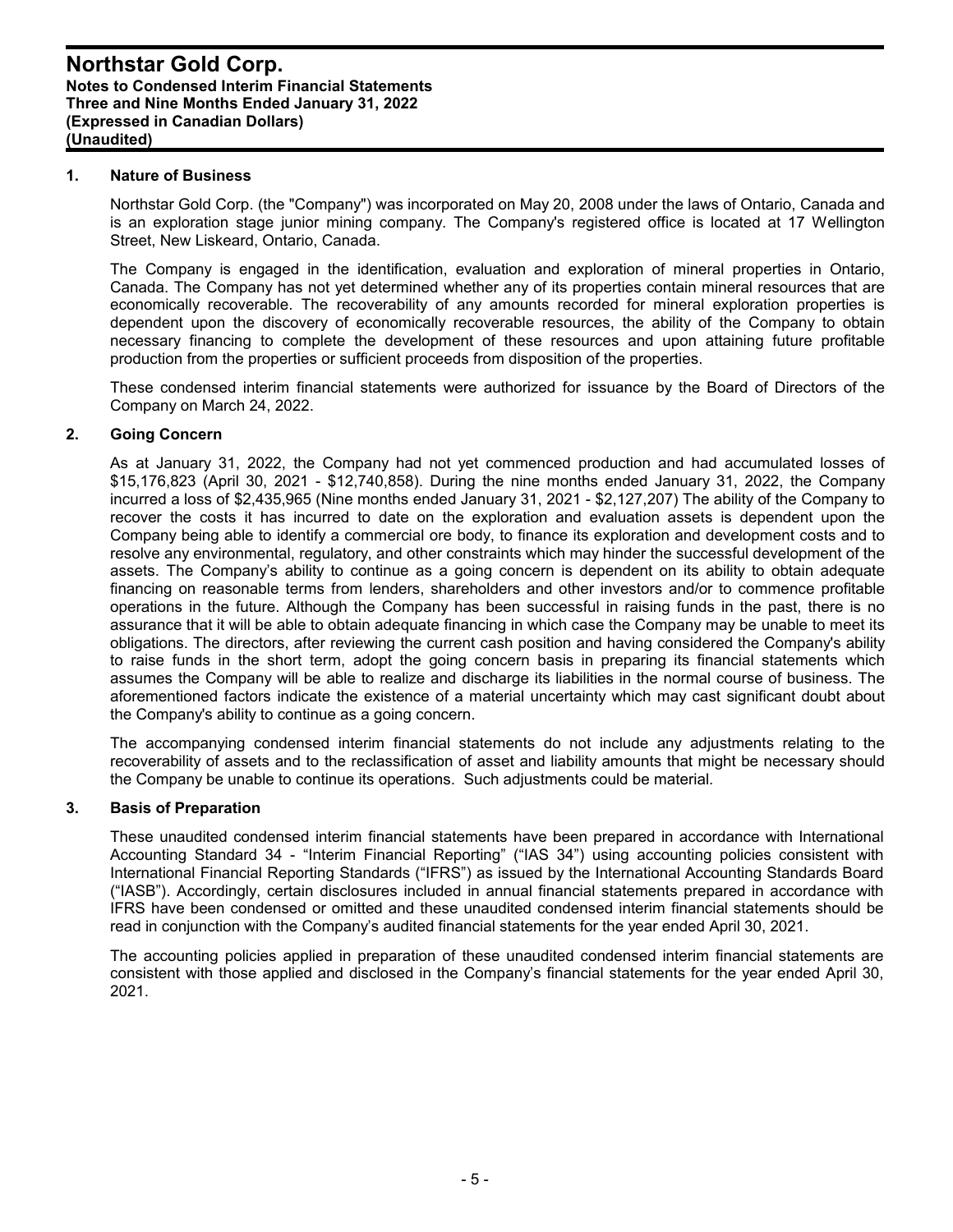#### **3. Basis of Preparation (Continued)**

The preparation of condensed interim financial statements in conformity with IAS 34 requires management to make judgments, estimates and assumptions that affect the application of policies and reported amounts of assets and liabilities, income and expenses. The estimates and associated assumptions are based on historical experience and various other factors that are believed to be reasonable under the circumstances, the results of which form the basis of making the judgments about carrying values of assets and liabilities that are not readily apparent from other sources. Actual results may differ from these estimates. The interim results are not necessarily indicative of results for a full year. The critical judgments and estimates applied in the preparation of the Company's condensed interim financial statements are consistent with those applied and disclosed in note 3 to the Company's financial statements for the year ended April 30, 2021.

These unaudited condensed interim financial statements are presented in Canadian dollars, which is also the functional currency of the Company.

#### **4. Property and Equipment**

| Cost                                                            | <b>Furniture and</b><br><b>Building</b><br><b>Equipment</b> |                 | <b>Vehicles</b>                          | Computer<br><b>Equipment</b> |                  |    | <b>Total</b>                 |     |                 |
|-----------------------------------------------------------------|-------------------------------------------------------------|-----------------|------------------------------------------|------------------------------|------------------|----|------------------------------|-----|-----------------|
| Balance, April 30, 2020, April 30, 2021<br>and January 31, 2022 | S                                                           | 1,500           | \$<br>6,968                              | S.                           | 13,132           | \$ | 4,827                        | \$  | 26,427          |
| <b>Accumulated Depreciation</b>                                 |                                                             | <b>Building</b> | <b>Furniture and</b><br><b>Equipment</b> |                              | <b>Vehicles</b>  |    | Computer<br><b>Equipment</b> |     | Total           |
| Balance, April 30, 2020<br>Depreciation for the year            | \$                                                          | 425<br>56       | \$<br>4,057<br>727                       | \$.                          | 12,488 \$<br>276 |    | 4,020<br>807                 | -\$ | 20,990<br>1,866 |
| Balance, April 30, 2021<br>Depreciation for the period          | \$                                                          | 481 \$<br>42    | 4,784<br>546                             | - \$                         | 12,764 \$<br>207 |    | 4,827 \$                     |     | 22,856<br>795   |
| Balance, January 31, 2022                                       | \$                                                          | 523 \$          | $5,330$ \$                               |                              | 12,971           | S  | 4,827                        | -\$ | 23,651          |
| <b>Carrying value</b>                                           |                                                             | <b>Building</b> | <b>Furniture and</b><br><b>Equipment</b> |                              | Vehicles         |    | Computer<br><b>Equipment</b> |     | Total           |
| Balance, April 30, 2021                                         | \$                                                          | 1,019           | \$<br>2,184                              | \$                           | 368              | \$ |                              | \$  | 3,571           |
| Balance, January 31, 2022                                       | \$                                                          | 977             | \$<br>1,638                              | -S                           | 161              | S. |                              | \$  | 2,776           |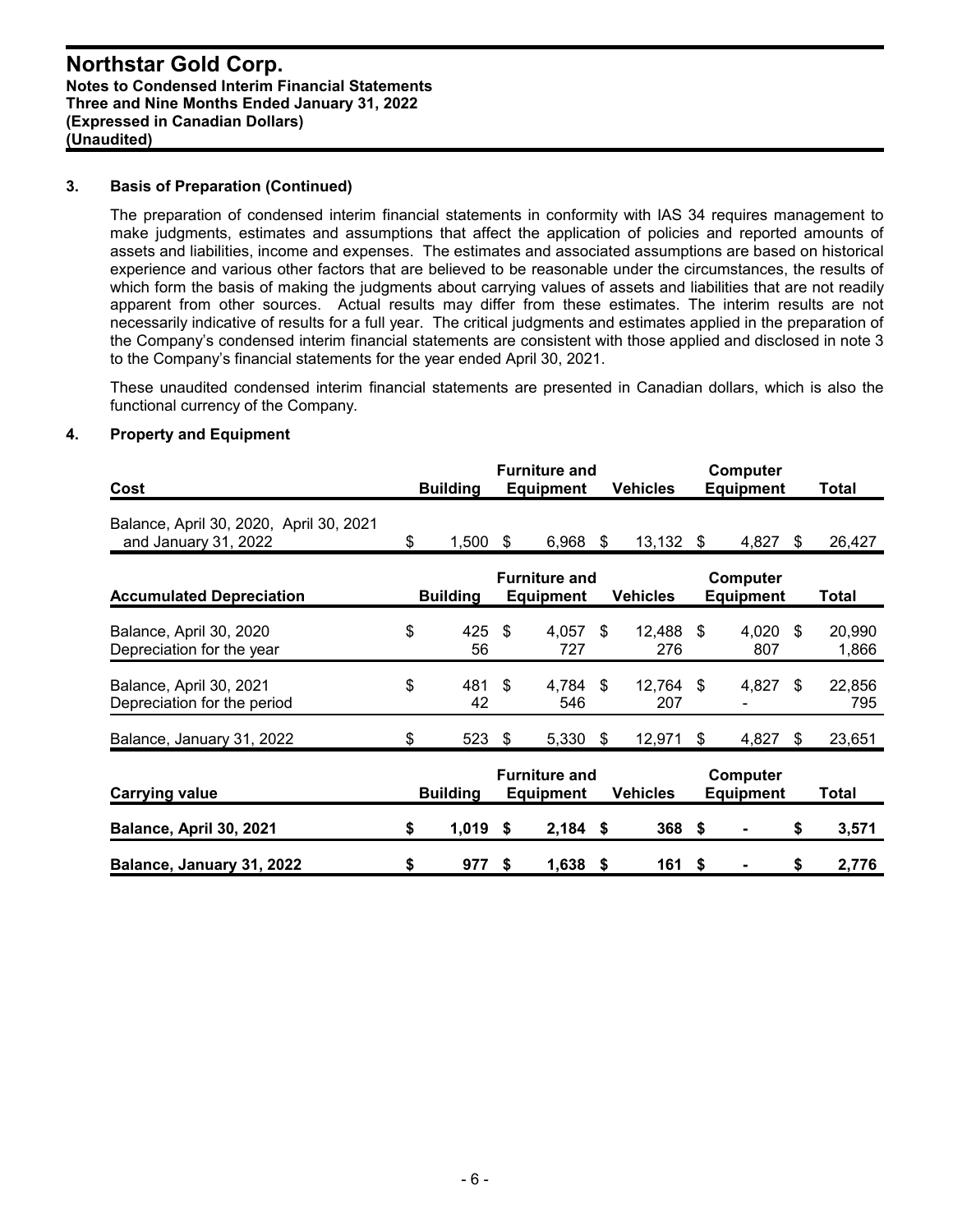#### **5. Exploration and Evaluation Assets**

|                                      | <b>Rosegrove</b>               |     | <b>Miller</b>      | <b>Bryce</b>    | Temagami-<br><b>Milestone</b>     | Total                  |
|--------------------------------------|--------------------------------|-----|--------------------|-----------------|-----------------------------------|------------------------|
| Balance, April 30, 2020<br>Additions | \$<br>$\blacksquare$<br>23,500 | \$  | 169.831            | $$4,247,822$ \$ | 4.000<br>$\overline{\phantom{a}}$ | \$4,421,653<br>23,500  |
| Balance, April 30, 2021<br>Additions | \$<br>23,500<br>۰              | \$. | 169,831<br>163.750 | $$4,247,822$ \$ | 4.000<br>۰                        | \$4,445,153<br>163,750 |
| Balance, January 31, 2022            | 23,500                         |     | 333,581            | $$4,247,822$ \$ | 4.000                             | \$4,608,903            |

#### **(a) Miller Gold Project, Ontario**

The Miller Gold Project is the Company's flagship property located in the Catherine, Pacaud, Boston and McElroy Townships in the Larder Lake mining division of Northeastern Ontario. All claims are 100% owned by the Company. These claims were acquired in 2013 and 2014 by issuing 500,000 common shares at a price of \$0.30 for a total of \$150,000 and cash payments of \$19,831.

The Miller Gold Project is subject to a 0.25% net smelter royalty (the "NSR"), with an option to buy out for \$250,000 on 16 hectares of land in Pacaud township. There is a 3% NSR on 32 hectares of the Campbell portion of the property. There is a 2% NSR on 96 hectares in Catharine Township with a 1% buy back for \$1,000,000 and a right of first refusal on the remaining 1% NSR. The remaining 240 hectares in Catharine Township also carries a 2% NSR, with a 1% buy back for \$1,000,000 and a right of first refusal on the remaining 1% NSR. The 32 hectares of freehold patents hold a 3% NSR. The remaining 698 hectares of the Miller Gold Project are unencumbered and royalty free.

All exploration expenses during the periods, net of recoveries on sale of gold extracted from samples, relate to the above property.

On June 8, 2021, the Company entered into an option agreement (or "the Agreement") to acquire 100% interest in the Searles Patent (or "the Searles Patent") .

To earn a 100% interest in the Searles Patent, the Company is subject to the following option terms:

- Cash payment of \$75,000 (paid) and issuance of 250,000 Northstar common shares upon signing (issued and ascribed a fair value of \$88,750).
- Cash payment of \$75,000, issuance of 200,000 Northstar common shares and completion of \$100,000 in exploration expenditures by the first anniversary of signing for 50% interest in the Searles Patent.
- Cash payment of \$150,000, issuance of 200,000 common shares and completion of \$100,000 in exploration expenditures by the second anniversary of signing for 100% interest in the Searles Patent.
- The Vendors retain a 2.5% Net Smelter Return (NSR). Northstar has the right to purchase 1% of the NSR for \$1.5 million and an additional 0.5% NSR for \$1 million. Northstar retains a standard right of first refusal on any proposed sale or transfer by Searles of the remaining 1% of the NSR.
- Northstar shall pay the vendors US\$20 per ounce for any National Instrument 43-101 Measured, Indicated, and Inferred mineral resource ounce delineated on the Searles Patent, determined as at and payable upon the commencement of Commercial Production, subject to a maximum payment of US\$15 million. The parties acknowledge and agree that the ounces shall be verified by a formal feasibility study initiated by Northstar at the time of production.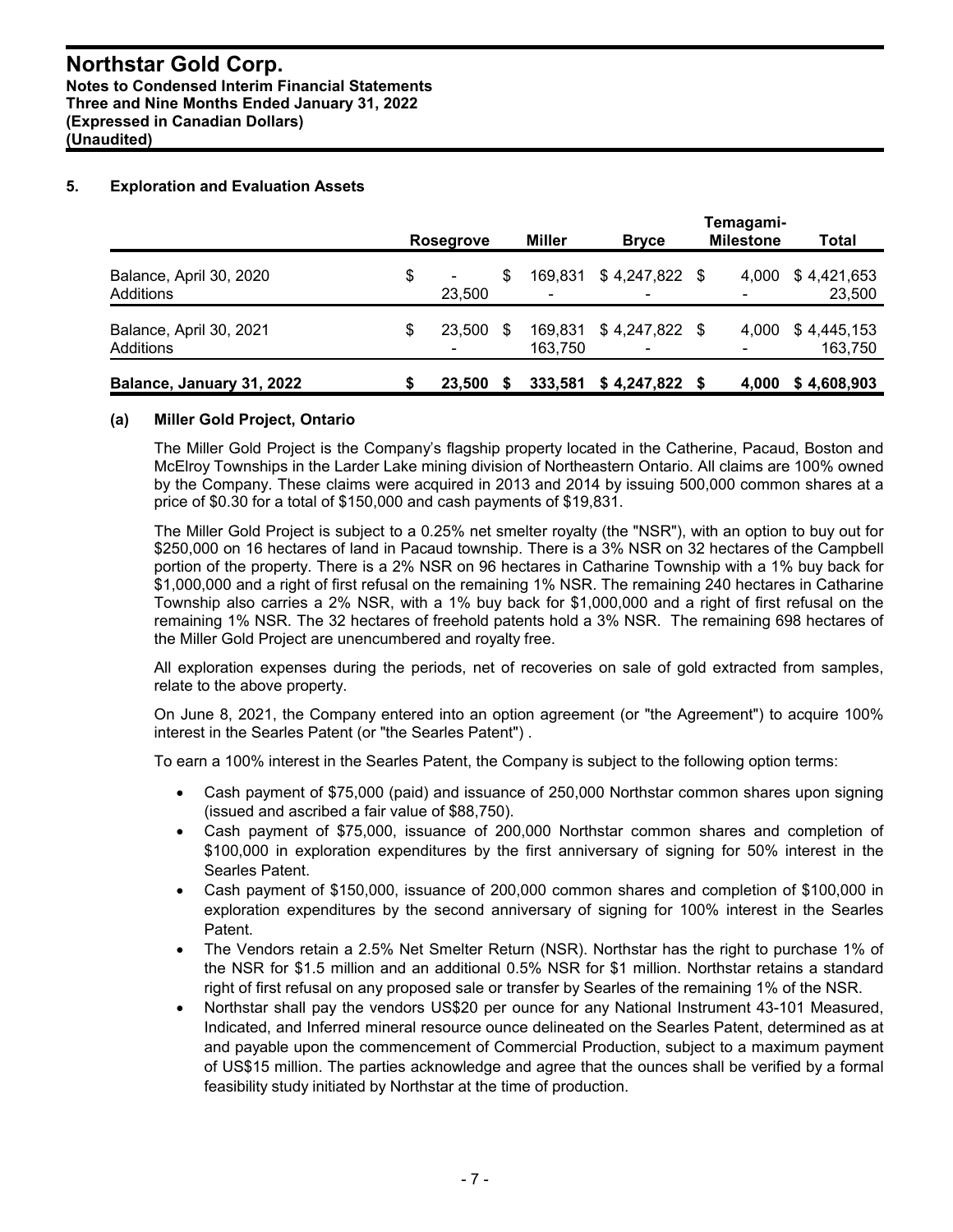#### **5. Exploration and Evaluation Assets (Continued)**

#### **(b) Bryce Project, Ontario**

The Bryce Project is located in Bryce and Tudhope Township in the Larder Lake mining division of Northeastern Ontario. The Company owns 100% of the unpatented claims. The Company also has 100% ownership of the mining rights to patented ground contiguous with the rest of the Bryce Property. These claims were acquired in 2008, 2009 and 2010 by issuing 7,041,667 shares at a price of \$0.60 for a total of \$4,225,000 and cash payments of \$22,822.

The Bryce Project is subject to a 3% NSR on 672 hectares in Bryce Township with a right of first refusal on a buy out of the NSR. There is also a 3% NSR on another 176 hectares in Bryce with an option to buyback \$500,000 per 0.5% for a total of \$1,500,000 and a right of first refusal on the remaining 1.5%. The 80 hectares of patented land is subject to a 3% NSR, with a right of first refusal option to buy back 2% at a rate of \$100,000 per 0.5%, for a total of \$400,000 and a right of first refusal on the remaining 1%.

#### **(c) Temagami-Milestone, Ontario**

The Temagami-Milestone Project is located in Strathcona Township in Northeastern Ontario and is currently in the early stages of exploration. All claims are 100% owned by the Company. No royalties exist on the Property. These claims were acquired in 2012 for staking costs of \$4,000.

#### **(d) Rosegrove, Ontario**

On November 2, 2020, the Company acquired the Rosegrove Property. The property is south of the town of Kirkland Lake and Kirkland Lake Gold's Macassa SMC gold mine, northwest of the Miller Gold Property. The purchase price consisted of a cash payment of \$10,000 and the issuance of 50,000 common shares (ascribed a fair value of \$13,500).

#### *Title to Mineral Property Interests*

Although the Company has taken steps to verify the title to mineral properties in which it has an interest, in accordance with industry standards for the current stage of exploration of such properties, these procedures do not guarantee the Company's title. Property title may be subject to unregistered prior agreements or transfers, noncompliance with regulatory requirements or aboriginal land claims, and title may be affected by undetected defects.

#### **6. Government Loan**

During the year ended April 30, 2021, the Company applied for and received a Canadian Emergency Business Account ("CEBA") loan for amounts totaling \$60,000. The CEBA loan was implemented by the Government of Canada to provide financial relief measures to small businesses adversely effected by COVID-19. Under the terms of the CEBA loan, proceeds received are interest-free up until December 31, 2022. If a minimum of 75% of the principal balance on the loan is repaid on, or prior to, December 31, 2022, the remaining 25% shall be forgiven. All principal amounts unpaid and outstanding subsequent to December 31, 2022 shall bear interest at a rate of 5% per annum, payable and compounding monthly.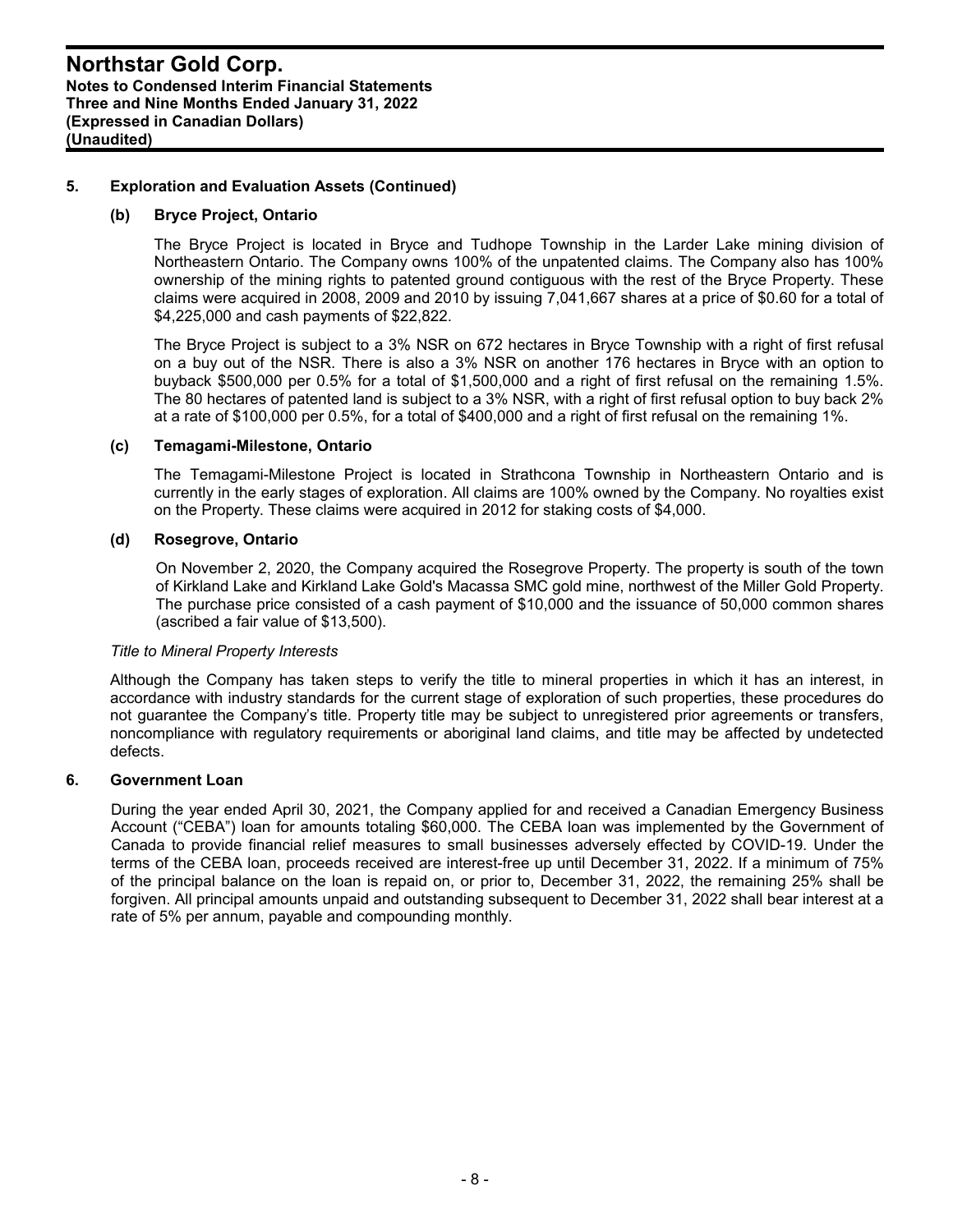#### **7. Related Party Transactions and Key Management Compensation**

The Company has contracts for management and geological services plus costs incurred in providing these services with its key management, namely officers, administrators and directors and companies controlled by management. Transactions are recorded at their fair value, which is the agreed upon amount between the parties to provide the services.

- During the three and nine months ended January 31, 2022, the Company paid \$28,775 and \$86,889, respectively (three and nine months ended January 31, 2021 - \$28,145 and \$79,811, respectively) in fees to the Company's VP, exploration. Included in accounts payable is \$4,474 (April 30, 2021 - \$4,920) in relation to these fees and reimbursable expenses.
- During the three and nine months ended January 31, 2022, the Company paid \$43,125 and \$129,375, respectively (three and nine months ended January 31, 2021 - \$34,500 and \$103,500, respectively) to the Company's Chief Executive Officer. Included in accounts payable and accrued liabilities is \$15,715 (April 30, 2021 - \$12,496) in relation to these fees and reimbursable expenses.
- As at January 31, 2022, \$35,000 (April 30, 2021 \$35,000) was owed to a shareholder who is a director of the Company pertaining to working capital advances. These advances are unsecured, non-interest bearing and have no fixed terms for repayment.
- During the three and nine months ended January 31, 2022, the Company incurred directors fees of \$15,500 and \$43,917, respectively (three and nine months ended January 31, 2021 - \$nil). As at January 31, 2022, \$43,917 was Included in accounts payable and accrued liabilities pertaining to these fees (April 30, 2021 -\$nil)
- During the three and nine months ended January 31, 2022, the Company expensed stock-based compensation pertaining to grants awarded key management, officers and directors of the Company of \$29,377 and \$112,176, respectively (three and nine months ended January 31, 2021 - \$13,950 and \$41,840, respectively).

During the three and nine months ended January 31, 2022 the Company expensed \$19,716 and \$52,020, respectively, (three and nine months ended January 31, 2021 - \$19,472 and \$48,703, respectively) to Marrelli Support Services Inc. ("Marrelli Support") and DSA Corporate Services Inc. (the "DSA"), together known as the "Marrelli Group" for:

- (i) Robert D.B. Suttie to act as Chief Financial Officer ("CFO") of the Company;
- (ii) Bookkeeping and office support services;
- (iii) Corporate filing services;
- (iv) Corporate secretarial services.

The Marrelli Group is also reimbursed for out of pocket expenses.

Both Marrelli Support and DSA are private companies. Robert Suttie is the President of Marrelli Support.

As of January 31, 2022 the Marrelli Group was owed \$12,240 (April 30, 2021 - \$11,932) and these amounts were included in accounts payable and accrued liabilities.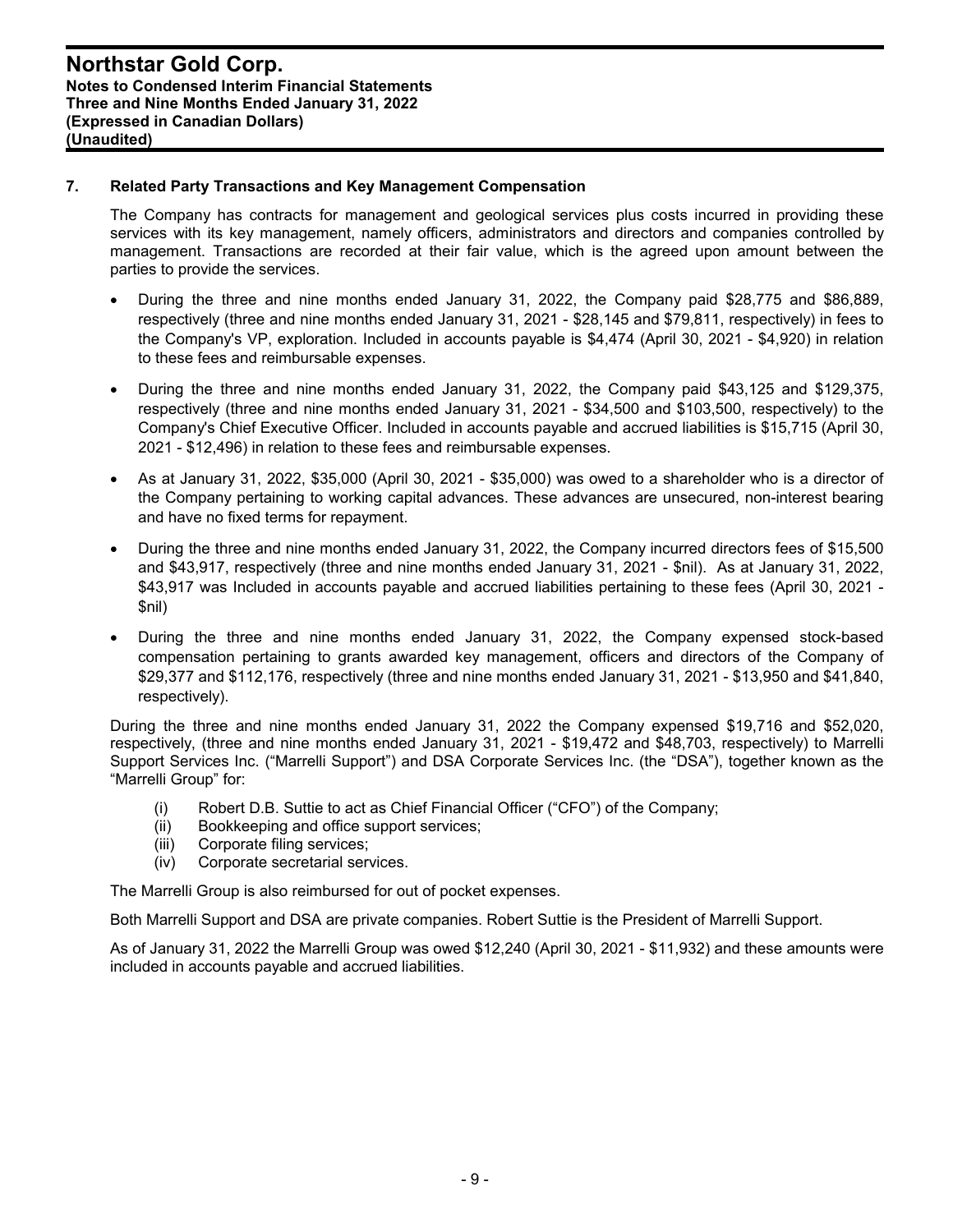#### **8. Share Capital**

#### **(a) Authorized Share Capital**

The Company is authorized to issue an unlimited number of common shares.

#### **(b) Common Shares Issued**

The following is a summary of common shares issued during the nine months ended January 31, 2022 and 2021:

|                                                                 | Number of<br>Common<br><b>Shares</b> | Amount                   |
|-----------------------------------------------------------------|--------------------------------------|--------------------------|
|                                                                 |                                      |                          |
| Balance, April 30, 2020                                         |                                      | 38,787,971 \$ 14,521,400 |
| Private placement, net of costs                                 | 8,453,750                            | 2,244,017                |
| <b>Issuance of warrants</b>                                     |                                      | (444, 761)               |
| Issuance of broker warrants                                     |                                      | (98, 280)                |
| Flow-through share premium                                      |                                      | (302, 138)               |
| Exercise of broker warrants                                     | 64,132                               | 30,984                   |
| Shares issued for exploration and evaluation assets             | 50,000                               | 13,500                   |
| Balance, January 31, 2021                                       |                                      | 47,355,853 \$ 15,964,722 |
|                                                                 |                                      |                          |
| Balance, April 30, 2021                                         |                                      | 48,477,853 \$ 16,164,464 |
| Private placements, net of costs (i)(ii)                        | 7,891,512                            | 2,009,919                |
| Issuance of warrants (i)(ii)                                    |                                      | (371, 913)               |
| Issuance of brokers warrants (i)(ii)                            |                                      | (63, 766)                |
| Flow-through share premium                                      |                                      | (133, 597)               |
| Exercise of broker warrants                                     | 28,400                               | 11,927                   |
| Shares issued for exploration and evaluation assets (Note 5(e)) | 250,000                              | 88,750                   |
|                                                                 |                                      |                          |

#### **Balance, January 31, 2022 56,647,765 \$ 17,705,784**

i) On August 5, 2021, the Company closed the first tranche of a non-brokered private placement of units for gross proceeds of \$1,572,220. The offering was comprised of 2,999,806 flow through units, for proceeds of \$929,940 and 2,293,856 non-flow through units, for proceeds of \$642,280. The flow through units were priced at \$0.31 and comprised of one flow through common share and one-half of one non-flow through share purchase warrant. Each full warrant is exercisable for one non-flow through common at an exercise price of \$0.42 for a period of 24 months. The non-flow through units were priced at \$0.28 and were comprised of one common share and onehalf of one share purchase warrant. Each full purchase warrant is exercisable into common shares at a price of \$0.42 for a period of 24 months. The Company issued 160,608 finder warrants with exercise price of \$0.31 and 137,631 finder warrants with an exercise price of \$0.28, both expiring 24 months from the closing date of the offering and issued 150,000 common shares (ascribed a fair value of \$37,500) to a finder who assisted the Company as a financial advisor in connection with the offering. Cash costs of issue amounted to \$126,301.

The grant date fair value of the 2,646,831 warrants issued in conjunction with this private placement was assigned a fair value of \$273,153 using the Black-Scholes option pricing model under the relative value method at \$0.103 per warrant, based on the following assumptions: underlying share price of \$0.25 per share, expected annualized volatility of 120% based on comparable companies; risk free interest rate of 0.47%; expected dividend yield of 0%; and expected life of 2 years.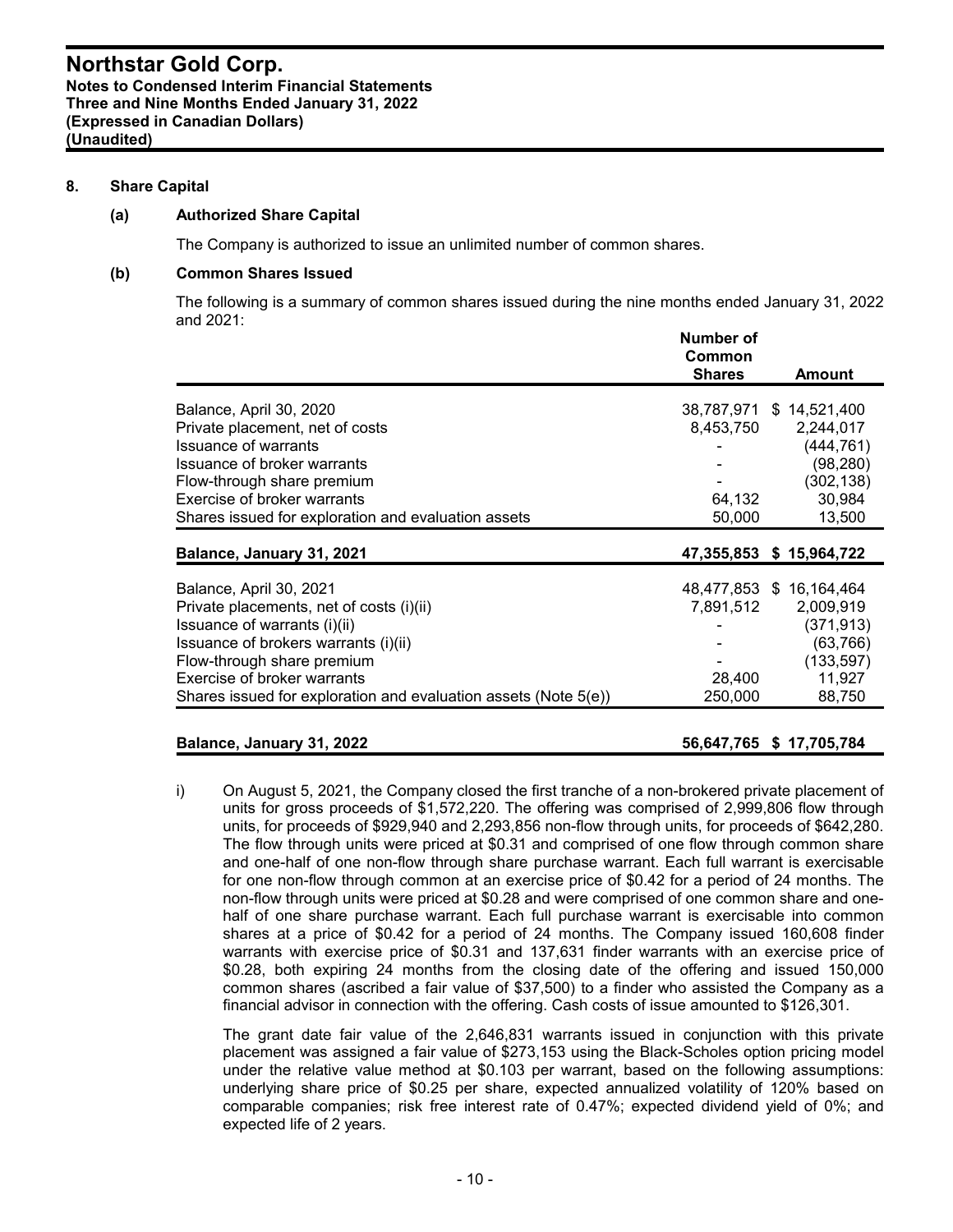#### **8. Share Capital (Continued)**

#### **(b) Common Shares Issued (Continued)**

i) (Continued)

The grant date fair value of the 160,608 \$0.31 broker warrants issued in conjunction with this private placement was assigned a fair value of \$22,581 using the Black-Scholes option pricing model at \$0.141 per warrant, based on the following assumptions: underlying share price of \$0.25 per share, expected annualized volatility of 120% based on comparable companies; risk free interest rate of 0.47%; expected dividend yield of 0%; and expected life of 2 years.

The grant date fair value of the 137,631 \$0.28 broker warrants issued in conjunction with this private placement was assigned a fair value of \$20,067 using the Black-Scholes option pricing model at \$0.146 per warrant, based on the following assumptions: underlying share price of \$0.25 per share, expected annualized volatility of 120% based on comparable companies; risk free interest rate of 0.47%; expected dividend yield of 0%; and expected life of 2 years.

ii) On September 13, 2021, the Company closed a private placement comprised of 64,516 flow through units, for gross proceeds of \$20,000, and 300,000 non-flow through units, for gross proceeds of \$84,000. The flow through units were priced at \$0.31 and comprised of one flow through common share and one-half of one non-flow through share purchase warrant. Each full warrant is exercisable for one non-flow through common at an exercise price of \$0.42 for a period of 24 months. The non-flow through units were priced at \$0.28 and were comprised of one common share and one-half of one share purchase warrant. Each full purchase warrant is exercisable into common shares at a price of \$0.42 for a period of 24 months

The grant date fair value of the 182,258 warrants issued in conjunction with this private placement was assigned a fair value of \$15,137 using the Black-Scholes option pricing model under the relative value method at \$0.083 per warrant, based on the following assumptions: underlying share price of \$0.21 per share, expected annualized volatility of 120% based on comparable companies; risk free interest rate of 0.41%; expected dividend yield of 0%; and expected life of 2 years.

The grant date fair value of the 18,000 \$0.28 broker warrants issued in conjunction with this private placement was assigned a fair value of \$2,068 using the Black-Scholes option pricing model at \$0.1149 per warrant, based on the following assumptions: underlying share price of \$0.21 per share, expected annualized volatility of 120% based on comparable companies; risk free interest rate of 0.41%; expected dividend yield of 0%; and expected life of 2 years.

iii) On December 6, 2021, the Company closed a private placement comprised of 2,083,334 flow through units, for gross proceeds of \$500,000. The flow through units were priced at \$0.24 and comprised of one flow through common share and one-half of one non-flow through share purchase warrant. Each full warrant is exercisable for one non-flow through common at an exercise price of \$0.37 for a period of 24 months. In connection with this private placement, \$40,000 in finders fees were paid and 166,667 broker warrants were issued with an exercise price of \$0.24 for a period of two years.

The grant date fair value of the 1,041,667 warrants issued in conjunction with this private placement was assigned a fair value of \$83,623 using the Black-Scholes option pricing model under the relative value method at \$0.096 per warrant, based on the following assumptions: underlying share price of \$0.20 per share, expected annualized volatility of 120% based on comparable companies; risk free interest rate of 1.06%; expected dividend yield of 0%; and expected life of 2 years.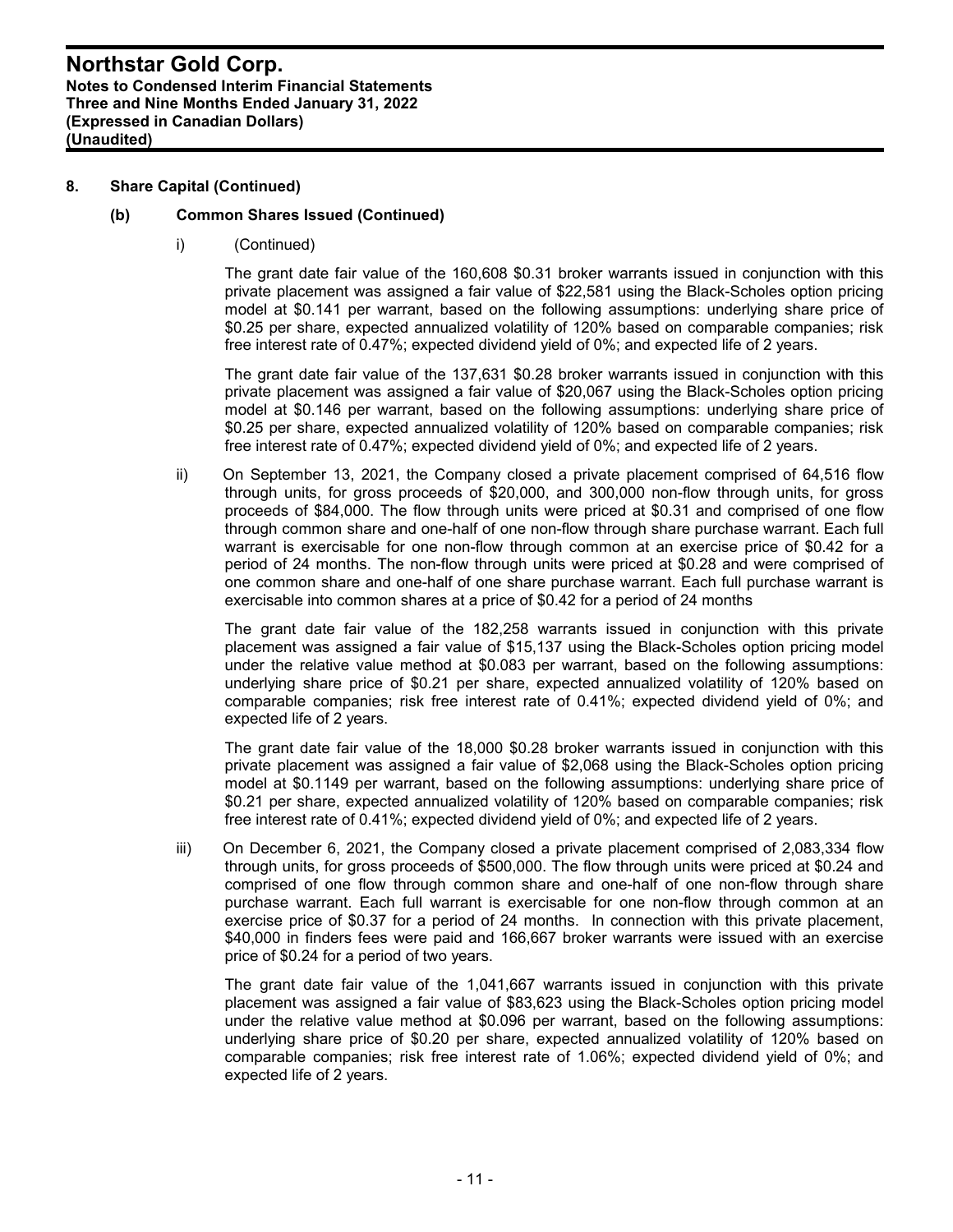#### **8. Share Capital (Continued)**

#### **(b) Common Shares Issued (Continued)**

iii) (Continued)

The grant date fair value of the 166,667 \$0.24 broker warrants issued in conjunction with this private placement was assigned a fair value of \$19,050 using the Black-Scholes option pricing model at \$0.114 per warrant, based on the following assumptions: underlying share price of \$0.20 per share, expected annualized volatility of 120% based on comparable companies; risk free interest rate of 1.06%; expected dividend yield of 0%; and expected life of 2 years.

#### **(c) Warrants**

The following table reflects the continuity of warrants for the nine months ended January 31, 2022 and 2021:

|                                                                                   | Number of<br><b>Warrants</b>                         |    | <b>Amount</b>                                 |
|-----------------------------------------------------------------------------------|------------------------------------------------------|----|-----------------------------------------------|
| Balance, April 30, 2020,<br>Issued<br>Exercised<br><b>Expired</b>                 | 5,161,712<br>4,835,175<br>(64, 132)<br>(1,728,027)   | \$ | 605,708<br>543,041<br>(11, 744)<br>(144, 855) |
| Balance, January 31, 2021                                                         | 8,204,728                                            | \$ | 992,150                                       |
| Balance, April 30, 2021<br>Exercised<br>Issued (Note 8(b)(i)(ii)(iii))<br>Expired | 6,624,945<br>(28, 400)<br>4,353,662<br>(1, 200, 130) | \$ | 809,969<br>(4,827)<br>435,679<br>(209,668)    |
| Balance, October 31, 2021                                                         | 9,750,077                                            | S  | 1,031,153                                     |

The following table reflects the warrants outstanding and exercisable as of January 31, 2022:

|                    |                 | <b>Weighted Average</b> |             |  |
|--------------------|-----------------|-------------------------|-------------|--|
|                    |                 | Remaining               | Number of   |  |
|                    | <b>Exercise</b> | <b>Contractual</b>      | Warrants    |  |
| <b>Expiry Date</b> | Price (\$)      | Life (Years)            | Outstanding |  |
| December 6, 2023   | 0.24            | 1.85                    | 1,041,667   |  |
|                    |                 |                         |             |  |
| December 6, 2023   | 0.37            | 1.85                    | 166,667     |  |
| June 22, 2022      | 0.40            | 0.39                    | 2,068,750   |  |
| June 22, 2022      | 0.45            | 0.39                    | 2,158,125   |  |
| June 22, 2022      | 0.25            | 0.39                    | 274,200     |  |
| June 22, 2022      | 0.32            | 0.39                    | 305,700     |  |
| August 21, 2022    | 0.40            | 0.55                    | 561.000     |  |
| August 21, 2022    | 0.25            | 0.55                    | 28,640      |  |
| August 5, 2023     | 0.31            | 1.51                    | 160,608     |  |
| August 5, 2023     | 0.28            | 1.51                    | 137,631     |  |
| August 5, 2023     | 0.42            | 1.51                    | 2,646,831   |  |
| September 13, 2023 | 0.28            | 1.62                    | 18,000      |  |
| September 13, 2023 | 0.42            | 1.62                    | 182,258     |  |
|                    | 0.39            | 0.94                    |             |  |
|                    |                 |                         | 9,750,077   |  |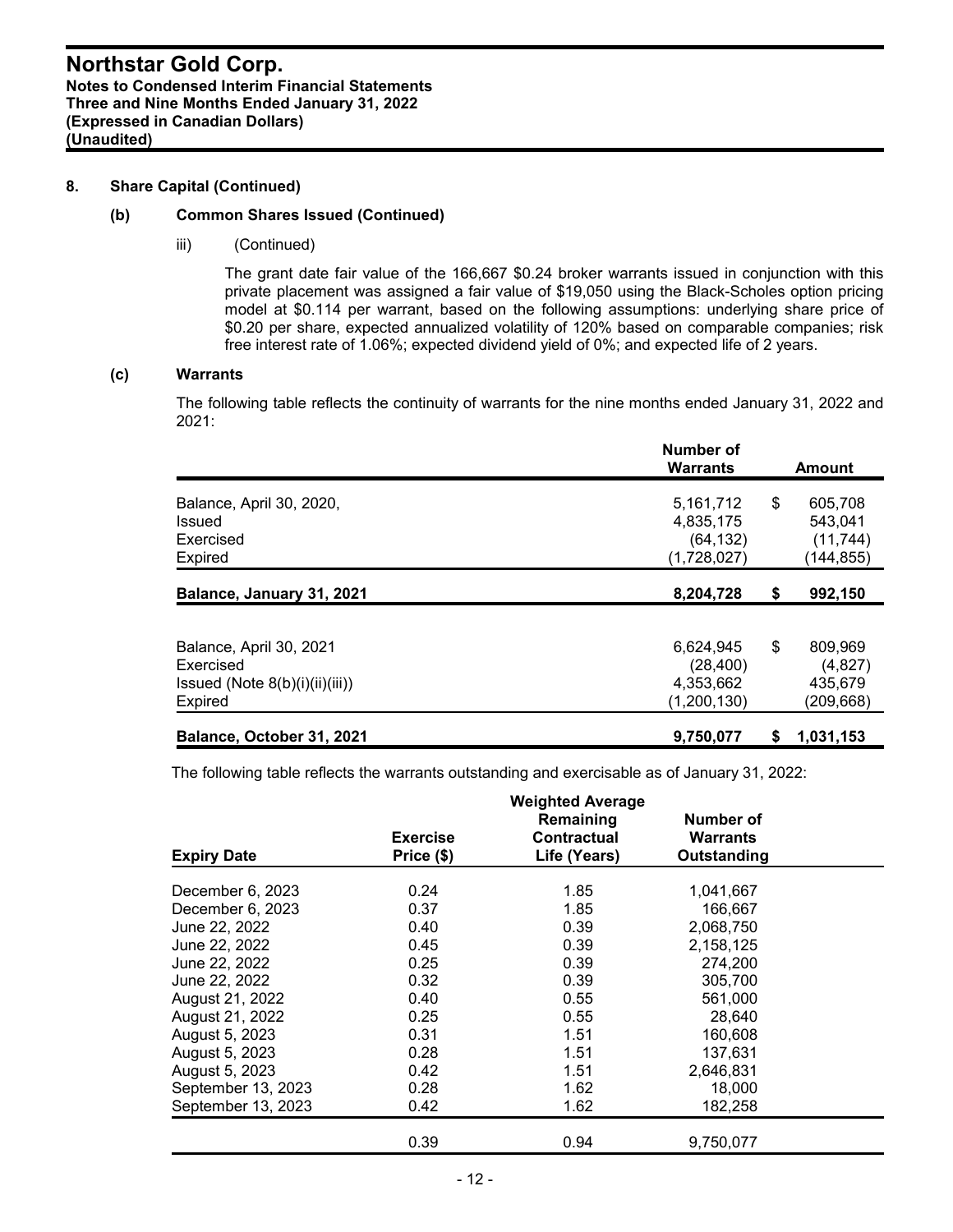#### **8. Share Capital (Continued)**

#### **(d) Stock Options**

The following table reflects the continuity of stock options for the nine months ended January 31, 2022 and 2021:

|                                              | Number of<br><b>Stock Options</b> | <b>Weighted Average</b><br><b>Exercise Price (\$)</b> |
|----------------------------------------------|-----------------------------------|-------------------------------------------------------|
| Balance, April 30, 2020 and January 31, 2021 | 3,360,000                         | 0.30                                                  |
| Balance, April 30, 2021<br>Granted           | 3,360,000<br>800,000              | 0.30<br>0.30                                          |
| Balance, January 31, 2022                    | 4,160,000                         | 0.30                                                  |

As at January 31, 2022, 3,499,166 (April 30, 2021 - 3,020,000) issued and outstanding options were exercisable.

The following table reflects the stock options issued and outstanding as of January 31, 2022:

| <b>Expiry Date</b> | <b>Exercise</b><br>Price (\$) | <b>Weighted Average</b><br>Remaining<br>Contractual<br>Life (years) | Number of<br><b>Options</b><br>Outstanding |
|--------------------|-------------------------------|---------------------------------------------------------------------|--------------------------------------------|
|                    |                               |                                                                     |                                            |
| February 9, 2024   | 0.30                          | 2.03                                                                | 2,200,000                                  |
| January 27, 2025   | 0.30                          | 2.99                                                                | 1,160,000                                  |
| September 13, 2026 | 0.30                          | 4.62                                                                | 800,000                                    |
|                    |                               |                                                                     |                                            |
|                    | 0.30                          | 2.79                                                                | 4,160,000                                  |

### **9. Loss per Share**

The calculation of basic and diluted loss per share for the nine months ended January 31, 2022 and 2021 were based on the loss attributable to common shareholders of \$2,435,965 (nine months ended January 31, 2021 - \$2,127,207) and the weighted average number of common shares outstanding of 52,134,893 (six months ended October 31, 2020 - 40,068,580). Diluted loss per share does not include the effect of warrants and stock options as they are anti-dilutive.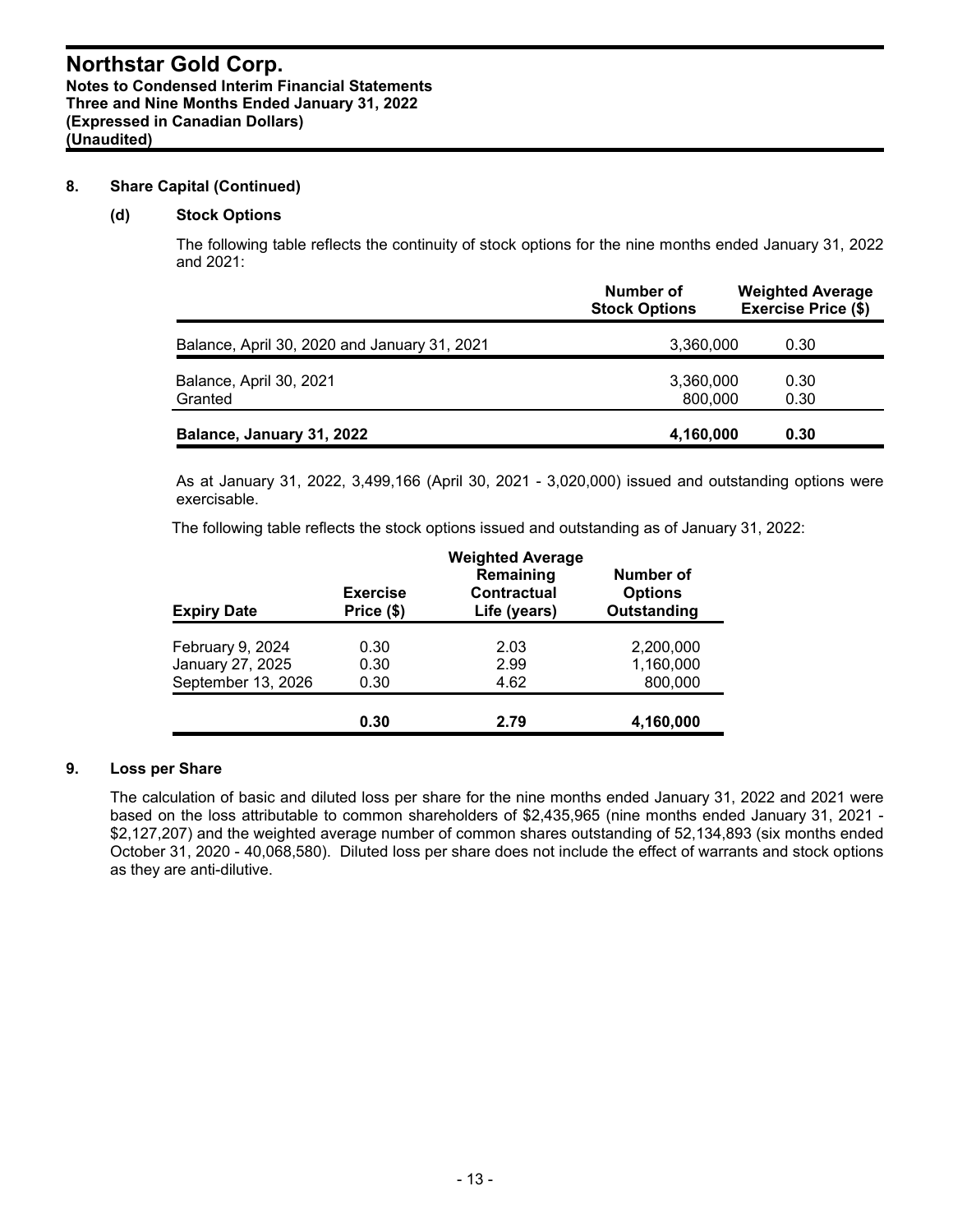#### **10. Flow-through Share Liability**

| For the nine months ended January 31,                                                                 | 2022               | 2021              |
|-------------------------------------------------------------------------------------------------------|--------------------|-------------------|
| Balance, beginning of period<br>Recognition of flow-through premium on flow-through private placement | 302.138<br>133,596 | 23,097<br>302.137 |
| Balance, end of period                                                                                | 435.734            | 325.234           |

- (i) In conjunction with the private placement closed on March 30, 2020, no flow-through liability resulted. The Company is committed to incur and renounce the \$989,509 in eligible flow-through expenditures by December 31, 2022. As of January 31, 2022, the Company had met the required expediture requirement.
- (ii) The Flow-Through Common Shares issued in private placement completed on December 22, 2020 were issued at a premium to the market price in recognition of the tax benefits accruing to subscribers. The flow-through premium was calculated to be \$302,138. The Company is committed to incur and renounce the \$1,381,200 in eligible flow-through expenditures by December 31, 2022. As of January 31, 2022, the Company had met the required expediture requirement.
- (iii) The Flow-Through Common Shares issued in private placement completed on August 5, 2021 were issued at a premium to the market price in recognition of the tax benefits accruing to subscribers. The flow-through premium was calculated to be \$89,994. The Company is committed to incur and renounce the \$929,940 in eligible flow-through expenditures by December 31, 2022. As of January 31, 2022, the Company had met the required expediture requirement.
- (iv) The Flow-Through Common Shares issued in private placement completed on September 13, 2021 were issued at a premium to the market price in recognition of the tax benefits accruing to subscribers. The flow-through premium was calculated to be \$1,935. The Company is committed to incur and renounce the \$20,000 in eligible flow-through expenditures by December 31, 2022. As of January 31, 2022, the Company had met the required expediture requirement.
- (v) The Flow-Through Common Shares issued in private placement completed on December 6, 2021 were issued at a premium to the market price in recognition of the tax benefits accruing to subscribers. The flow-through premium was calculated to be \$41,667. The Company is committed to incur and renounce the \$500,000 in eligible flow-through expenditures by December 31, 2022.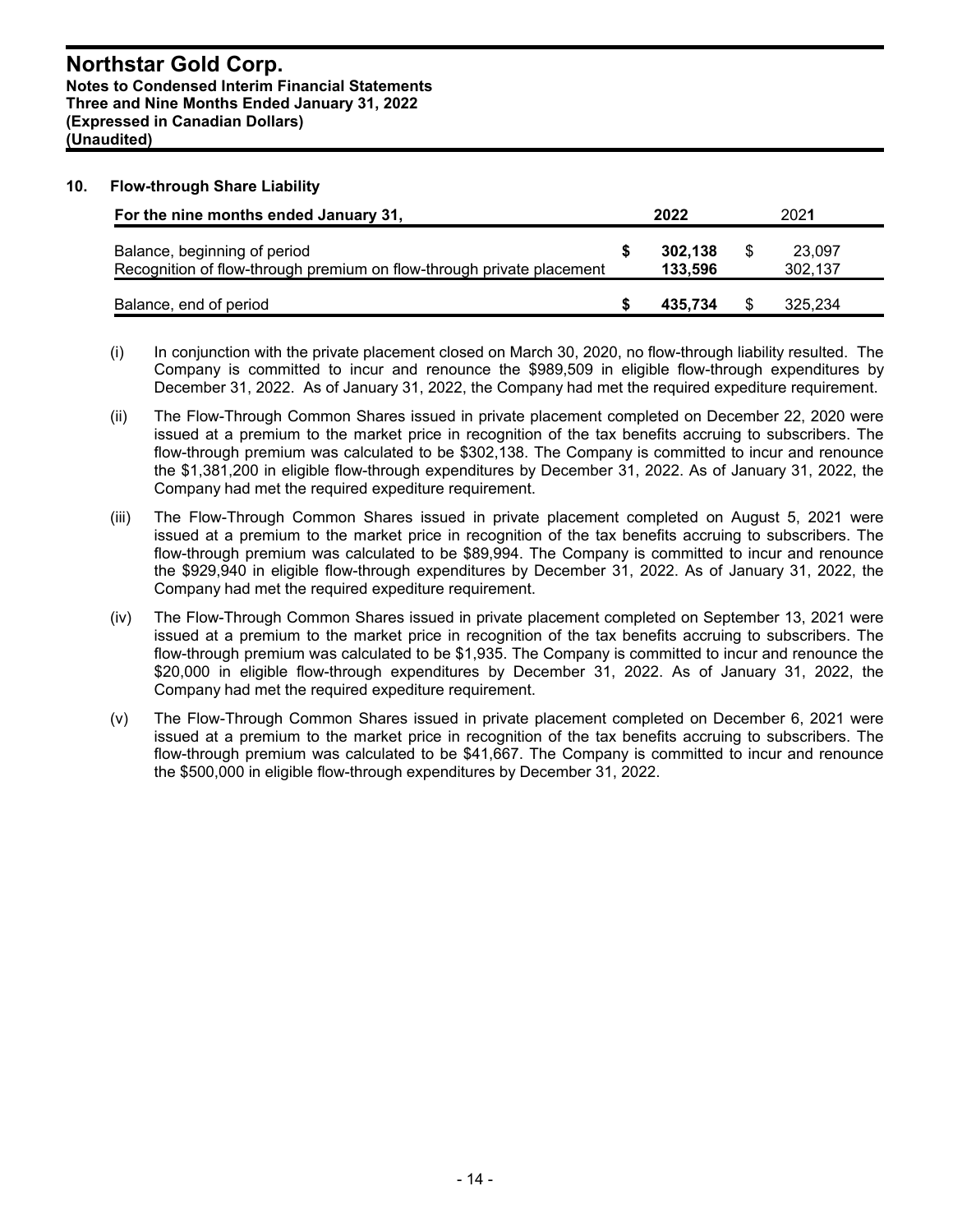#### **Northstar Gold Corp. Notes to Condensed Interim Financial Statements Three and Nine Months Ended January 31, 2022 (Expressed in Canadian Dollars)**

**(Unaudited)**

#### **11. Exploration Expenses**

|                                    | <b>Three Months Ended</b><br>January 31, |              | <b>Nine Months Ended</b><br>January 31, |           |
|------------------------------------|------------------------------------------|--------------|-----------------------------------------|-----------|
|                                    | 2022                                     | 2021         | 2022                                    | 2021      |
| <b>Boston Creek-Miller Project</b> |                                          |              |                                         |           |
| <b>Drilling</b>                    | \$<br>244,660 \$                         | $(1,515)$ \$ | 574,412 \$                              | 477,642   |
| Geophysics                         | 62,184                                   | 235,856      | 176,217                                 | 668,450   |
| Assays                             | 202,853                                  | 36,099       | 311,761                                 | 161,977   |
| Linecutting                        |                                          |              |                                         | 52,113    |
| Geological                         | 55,121                                   |              | 144,596                                 | 71,750    |
| Support costs                      | 20,433                                   | 6,416        | 84,401                                  | 28,554    |
| Transportation                     | 904                                      |              | 1,074                                   |           |
| Mechanical stripping               |                                          |              | 42,250                                  |           |
| Travel                             | 6,003                                    |              | 11,407                                  |           |
|                                    | 592,158                                  | 276,856      | 1,346,118                               | 1,460,486 |
| <b>Bryce Project</b>               |                                          |              |                                         |           |
| Assays                             | 7,444                                    |              | 13,314                                  |           |
| Geological                         | 4,582                                    |              | 100,804                                 |           |
| Geophysics                         |                                          | 36,000       |                                         | 36,000    |
|                                    | 12,026                                   | 36,000       | 114,118                                 | 36,000    |
| Rosgrove Project                   |                                          |              |                                         |           |
| Geophysics                         |                                          |              | 42,597                                  |           |
| <b>Total Exploration Expenses</b>  | \$<br>604,184 \$                         | 312,856 \$   | 1,502,833 \$                            | 1,496,486 |

#### **12. Capital Management**

The Company manages its capital structure and makes adjustments to it, based on the funds available to the Company, in order to support the acquisition, exploration and development of mineral properties. The Board of Directors does not establish quantitative return on capital criteria for management, but rather relies on the expertise of the Company's management to sustain future development of the business. The Company defines capital to include its shareholders' equity. In order to carry out the planned exploration and pay for administrative costs, the Company will spend its existing working capital and raise additional amounts as needed. The Company will continue to assess new properties and seek to acquire an interest in additional properties if it feels there is sufficient geological or economic potential and if it has adequate financial resources to do so. Management reviews its capital management approach on an ongoing basis and believes that this approach, given the relative size of the Company, is reasonable. There were no changes in the Company's approach to capital management during the nine months ended January 31, 2022 or 2021. The Company is not subject to externally imposed capital requirements.

The Company considers its capital to be shareholders' equity, which is comprised of share capital and deficit, which as at January 31, 2022 totaled \$4,875,082 (April 30, 2021 - \$5,172,699). The Company's objective when managing capital is to obtain adequate levels of funding to support its exploration activities, to sustain corporate and administrative functions necessary to support organizational functioning and to obtain sufficient funding to further the identification and development of precious metal and base metal deposits.

The Company raises capital, as necessary, to meet its needs and take advantage of perceived opportunities and, therefore, does not have a numeric target for its capital structure. Funds are primarily secured through equity capital raised by way of private placements. There can be no assurance that the Company will be able to continue raising equity capital in this manner.